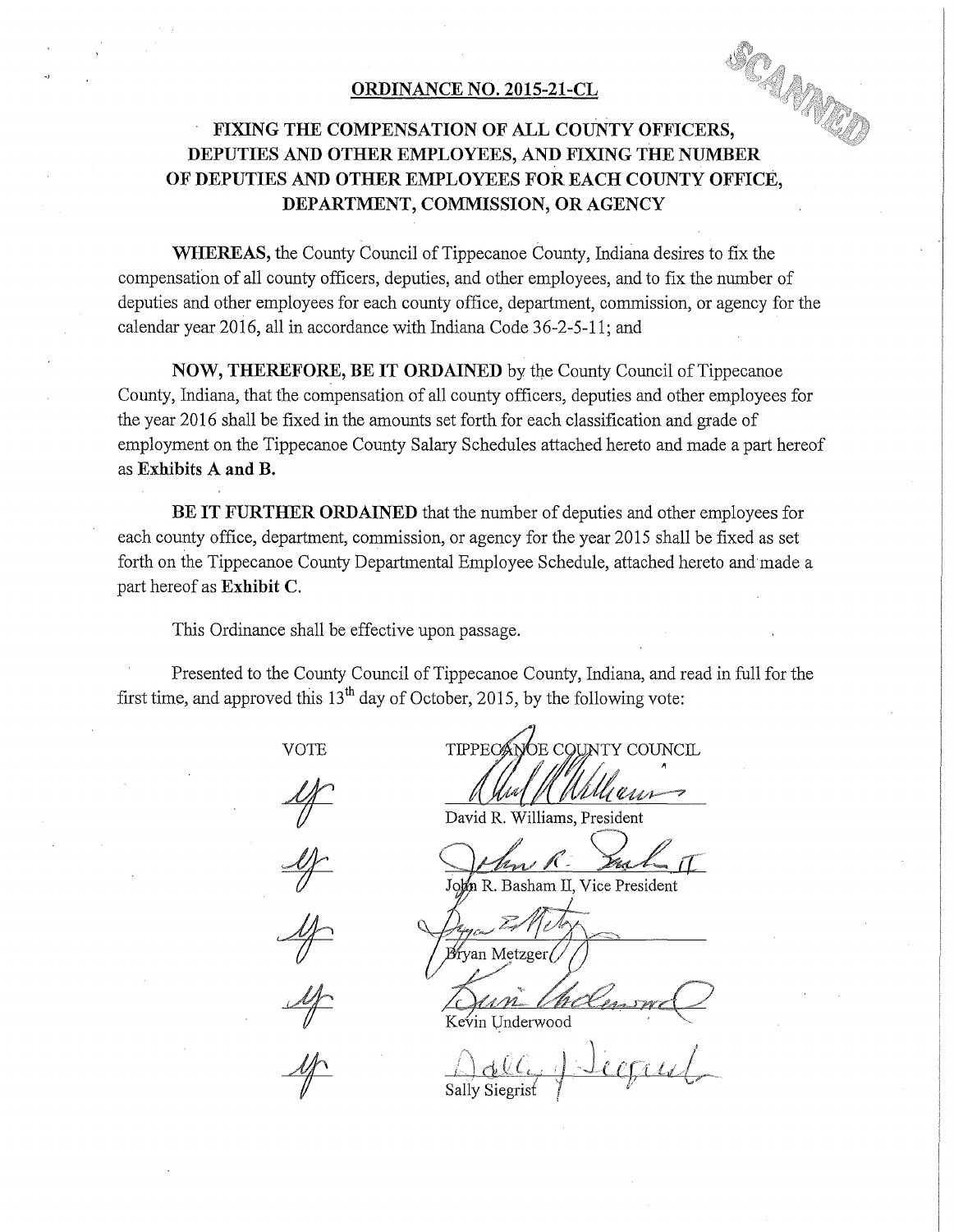Kathy Vernon

Roland K Wingel

ATTEST:

Robert A. Plantenga, Tippecanoe County Auditor

Presented to the County Council of Tippecanoe County, Indiana, and read in full for the second time, and approved this  $13^{\text{th}}$  day of October, 2015, by the following vote:



VOTE TIPPECANOE GOUNTY COUNCIL

David R. Williams, President

John R. Basham II, Vice President

,<br>Br∕an Metzger

n Underwood

Sally Siegrist

Kathy Vernon

ΛŅ Roland K. Winger

ATTEST:

Maurel Mauline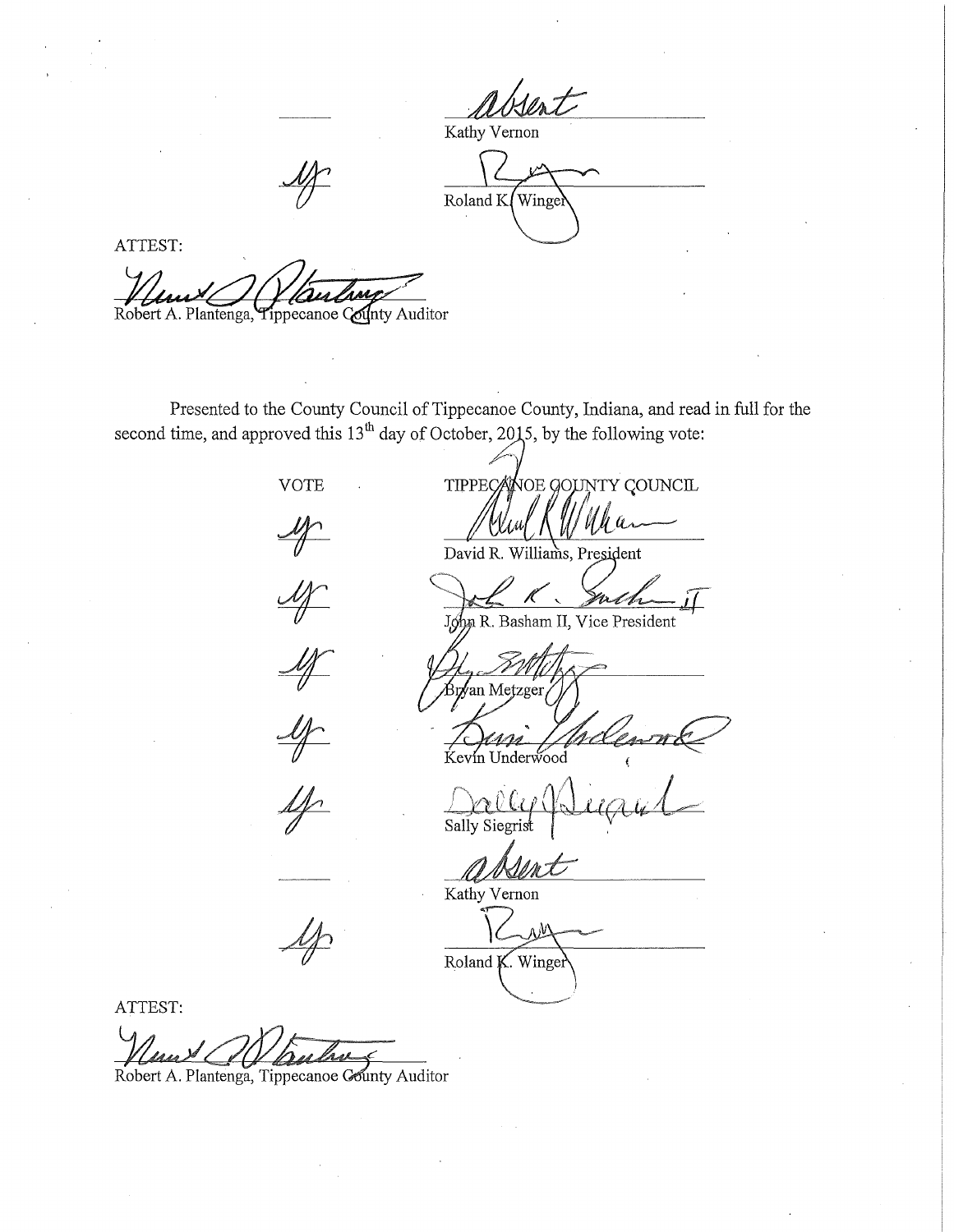**COMOT (Clerical, Office Machine Operation, Technician)** 

| Annual | <1 yr    | 1 Year   |          | 5 Years Over 7 yrs |
|--------|----------|----------|----------|--------------------|
| $\vee$ | \$39,887 | \$41,160 | \$42,433 | \$43,706           |
| -IV    | \$37,016 | \$38,197 | \$39,378 | \$40,559           |
| -111   | \$34,642 | \$35,748 | \$36,854 | \$37,959           |
| H      | \$32,049 | \$33,072 | \$34,096 | \$35,119           |
|        | \$29,460 | \$30,400 | \$31,341 | \$32,281           |

# **PAT(Professional Administrative Technological)**

| Annual | <1 vr    | 1 Year   |          | 5 Years Over 7 yrs |
|--------|----------|----------|----------|--------------------|
|        | \$52,891 | \$54,579 | \$56,267 | \$57,955           |
| -lv    | \$47,059 | \$48,561 | \$50,063 | \$51,564           |
| Ш      | \$42,198 | \$43,546 | \$44,892 | \$46,239           |
|        | \$34,423 | \$35,522 | \$36,620 | \$37,719           |
|        | \$31,079 | \$32,072 | \$33,063 | \$34,055           |

### **L TC (Labor Trade & Crafts)**

| Annual | $<$ 1 yr | 1 Year   | 5 Years  | Over 7 yrs |
|--------|----------|----------|----------|------------|
|        | \$43,250 | \$44,630 | \$46,010 | \$47,390   |
| IV     | \$38,018 | \$39,231 | \$40,445 | \$41,659   |
| Ш      | \$34,217 | \$35,308 | \$36,401 | \$37,493   |
|        | \$31,144 | \$32,138 | \$33,132 | \$34,125   |
|        | \$26,559 | \$27,406 | \$28,254 | \$29,102   |

#### **POLE (Police Office, Law Enforcement Non-Merit)**

| Annual        | <1 yr    | 1 Year   | 5 Years  | Over 7 yrs |
|---------------|----------|----------|----------|------------|
| $\vee$        | \$48,492 | \$50,040 | \$51,588 | \$53,135   |
| -lv           | \$45,679 | \$47,136 | \$48,594 | \$50,051   |
| $\mathbf{  }$ | \$38,799 | \$40,037 | \$41,275 | \$42,514   |
| H             | \$36,583 | \$37,750 | \$38,918 | \$40,086   |
|               | \$28,710 | \$29,627 | \$30,543 | \$31,459   |

| Executive |          |            |  |  |
|-----------|----------|------------|--|--|
| ٠         | Initial  | Over 6 mos |  |  |
|           | \$61,125 | \$64,340   |  |  |
|           | \$77.964 | \$82,064   |  |  |

#### **Sheriff Deputies**

|                    | Annual   |
|--------------------|----------|
| Major              | \$69,496 |
| Captain            | \$64,620 |
| Lieutenant         | \$62,033 |
| Sargent            | \$59,419 |
| Deputy Over 48 mos | \$54,030 |
| Deputy 25-48 mos   | \$53,469 |
| Deputy 13-24 mos   | \$49,924 |
| Deputy 0-12 mos    | \$46,620 |